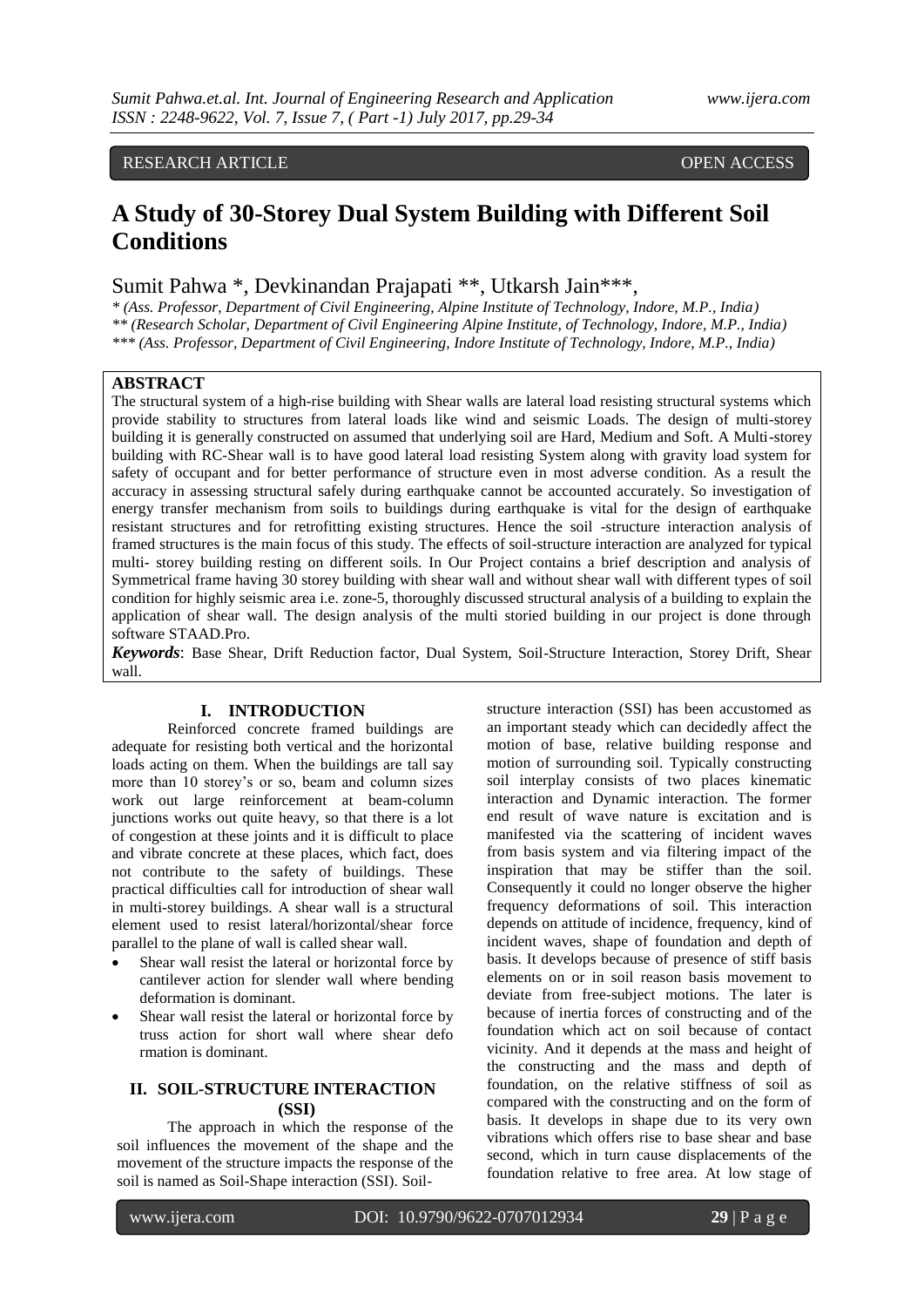ground shaking, kinematic impact is extra dominant inflicting boom of period. Observations from current earthquakes have proven that the response of the inspiration and soil can substantially have an effect on the general structural response.

| Type of | Hard      | Medium | Soft |
|---------|-----------|--------|------|
| Soil    | Rock/Soil |        |      |
| 381     |           |        |      |

### **III. METHODS OF ANALYSIS**

Equivalent Static Analysis**,** All design against earthquake effects must consider the dynamic nature of the load. However, for simple regular structures, analysis by equivalent linear static methods is often sufficient. This is permitted in most codes of practice for regular, low- to medium-rise buildings and begins with an estimate of peak earthquake load calculated as a function of the parameters given in the code. Equivalent static analysis can therefore work well for low to medium-rise buildings without significant coupled lateral–torsion modes, in which only the first mode in each direction is of Significance. Tall buildings where second and higher modes can be important, or buildings with tensional effects, are much less suitable for the method, and require more complex methods to be used in these circumstances.

#### **IV. BUILDING DETAILS**

The building considered here is a residential building Having G + 29 storied located in seismic zone V and for Earthquake loading, the provisions of the IS:1893(Part1)- 2002 is considered. The plan of building is shown in figure. The plan dimension of the building is 20 m X 30 m. Height of each storey is 3m. The floor plans were divided into four by six bays in such a way that center to center distance between two grids is 5 m by 5 m respectively. Detail of the building shown in Table 1.

#### **4.1 Types of Frame-**

4.1.1. One bare frame prepared without shear wall [B-S (W)],

4.1.2. Second frame 250mm thick L-Type RC-Shear wall apply on all both corner of the bare frame throughout full height of building [B-S (1)].

4.1.3. Third frame 250mm, 200mm and 150mm thickness of L-Type RC- Shear wall are used and Thickness of shears wall will be gradually reduced throughout the height of the building [B-S (2)].



**Fig. 1** Plan of Building with Position of Shear Wall



**Fig. 2** 3D Skeleton View of Frame with Position of Shear Wall



**Fig. 3** 3D View of Frame with Position of Shear wall

www.ijera.com DOI: 10.9790/9622-0707012934 **30** | P a g e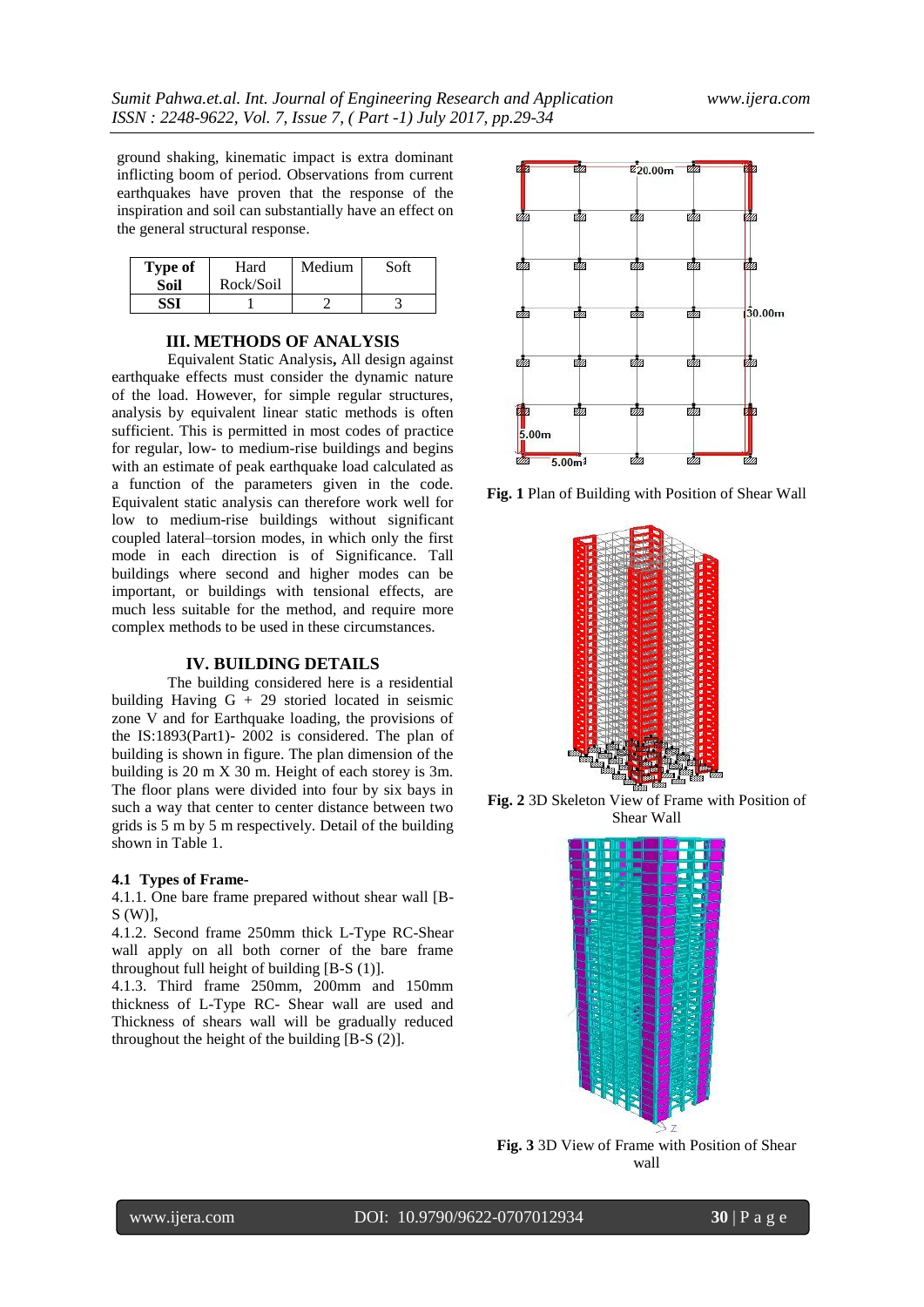

**Fig. 4** 3D View of Frame with Shear wall Position Earthquake Loading.

| Plan dimension            | $20 \text{ m}$ X 30 $\text{ m}$ |                    |               |                  |  |  |  |  |
|---------------------------|---------------------------------|--------------------|---------------|------------------|--|--|--|--|
| Total Height of           | 90 <sub>m</sub>                 |                    |               |                  |  |  |  |  |
| <b>Building</b>           |                                 |                    |               |                  |  |  |  |  |
| Height of each storey     | 3 <sub>m</sub>                  |                    |               |                  |  |  |  |  |
| Thickness of slab         |                                 | $125 \text{ mm}$   |               |                  |  |  |  |  |
| Grade of reinforcing      |                                 | Fe 500             |               |                  |  |  |  |  |
| steel                     |                                 |                    |               |                  |  |  |  |  |
| Density of concrete       |                                 | $25$ KN/ $m3$      |               |                  |  |  |  |  |
| Grade of concrete for     |                                 | $\overline{M}$ 25  |               |                  |  |  |  |  |
| Beams, Column and         |                                 |                    |               |                  |  |  |  |  |
| Shear Wall                |                                 |                    |               |                  |  |  |  |  |
| Seismic zone              |                                 | $\overline{\rm v}$ |               |                  |  |  |  |  |
| Seismic Zone factor       |                                 | 0.36               |               |                  |  |  |  |  |
| Soil condition            | Hard                            |                    | Medium<br>Sof |                  |  |  |  |  |
|                           |                                 |                    |               | t                |  |  |  |  |
| Soil interaction Factor   | 1                               |                    | 2             | 3                |  |  |  |  |
| <b>Response Reduction</b> |                                 | 5                  |               |                  |  |  |  |  |
| Factor                    |                                 |                    |               |                  |  |  |  |  |
| Importance factor (I)     | 1                               |                    |               |                  |  |  |  |  |
| Type of Structure         | ī                               |                    |               |                  |  |  |  |  |
| Damping ratio (DM)        | 0.05                            |                    |               |                  |  |  |  |  |
| Beam size R.C.C.          | 300 mm X 500 mm                 |                    |               |                  |  |  |  |  |
| Type of Support           | <b>Fixed Support</b>            |                    |               |                  |  |  |  |  |
| Column size R.C.C.        | $Ht$ . 0 m to 30m               | $700$ mm $X$       |               |                  |  |  |  |  |
|                           | 700 mm                          |                    |               |                  |  |  |  |  |
|                           | Ht. 30m to 60m                  | $600$ mm $X$       |               |                  |  |  |  |  |
|                           |                                 |                    |               | $600 \text{ mm}$ |  |  |  |  |
|                           | Ht. 60m to 90m                  | $400$ mm $X$       |               |                  |  |  |  |  |
|                           | $400 \text{ mm}$                |                    |               |                  |  |  |  |  |
| Thickness of Shear        | 250 mm (Ht 0 m to 27 m)         |                    |               |                  |  |  |  |  |
| Wall                      | 200 mm (Ht 27 m to 60 m)        |                    |               |                  |  |  |  |  |
|                           | 150 mm (Ht 60 m to 90 m)        |                    |               |                  |  |  |  |  |

#### **TABLE-1** FOR 30 STOREY BUILDING

#### **V. LOAD COMBINATIONS**

The gravity loads and earthquake loads will be taken for analysis. The basic loads are Dead loads (DL), Imposed load (LL), Earthquake load (EQ) along X and Z in positive and negative direction. As per IS 1893 (Part I): 2002 Clause no. 6.3.1.2, the following Earthquake load cases have to be considered for analysis.

| $1.5(DL+LL)$           | $0.9DL \pm 1.5EOX$     |
|------------------------|------------------------|
| $0.9DL \pm 1.5EOZ$     | $1.5(DL \pm EOZ)$      |
| $1.5(DL \pm EQX)$      | $1.2(DL + LL \pm EOX)$ |
| $1.2(DL + LL \pm EQZ)$ |                        |

# **VI. ANALYSIS OF BUILDING**

Multi storied G+29 building with fixed support base subjected to seismic forces and Gravity force were analyzed under different soil condition like hard, medium and soft. The dead load and live load are considered as per IS-875(part 1 &2) and earthquake loading IS: 1893 (Part1)-2002 is used. The buildings were analysis carried out for Zone 5 using Equivalent Static Method. The software used for analysis is STAAD.Pro. Different parameters such as Lateral Displacement, story drift, deflection, base shear and time period are studied for the models. We are Constructing 9 Models of 30 Storey Building. Three model of B-S (W) for Soil Interaction Factor-1, 2 & 3, Three Models for B-S (1) for Soil Interaction Factor-1, 2 & 3 and Three Modes for B-S (2) for Soil Interaction Factor-1, 2 & 3

| $B-S(W)$ SOIL-1 | $B-S(1)$ SOIL-1 | $B-S(2)$ SOIL-1          |
|-----------------|-----------------|--------------------------|
| $B-S(W)$ SOIL-2 | $B-S(1)$ SOIL-2 | $\mathsf{B-S}(2)$ SOIL-2 |
| $B-S(W)$ SOIL-3 | $B-S(1)$ SOIL-3 | $B-S(2)$ SOIL-3          |

#### **VII. RESULTS AND DISCUSSIONS**

After Analysis, We are getting Lateral displacement at every storey for all models and with the help of Lateral displacement Drift according to storey height are calculated for all models in every soil conditions. After Drift calculation Drift reduction factor are calculated.

**Design Base Shear-** The design seismic base shear,  $V_B$  is distributed to different floor levels along the height of the building as per the clause 7.7.1 of IS 1893 (Part 1): 2002;

Where

 $Qi = Design lateral force at floor 'i'$ 

 $Wi = Seismic weight of floor 'i'$ 

hi = Height of floor i measured from base, and  $n =$  Number of stores in the building is the number of levels at which masses are located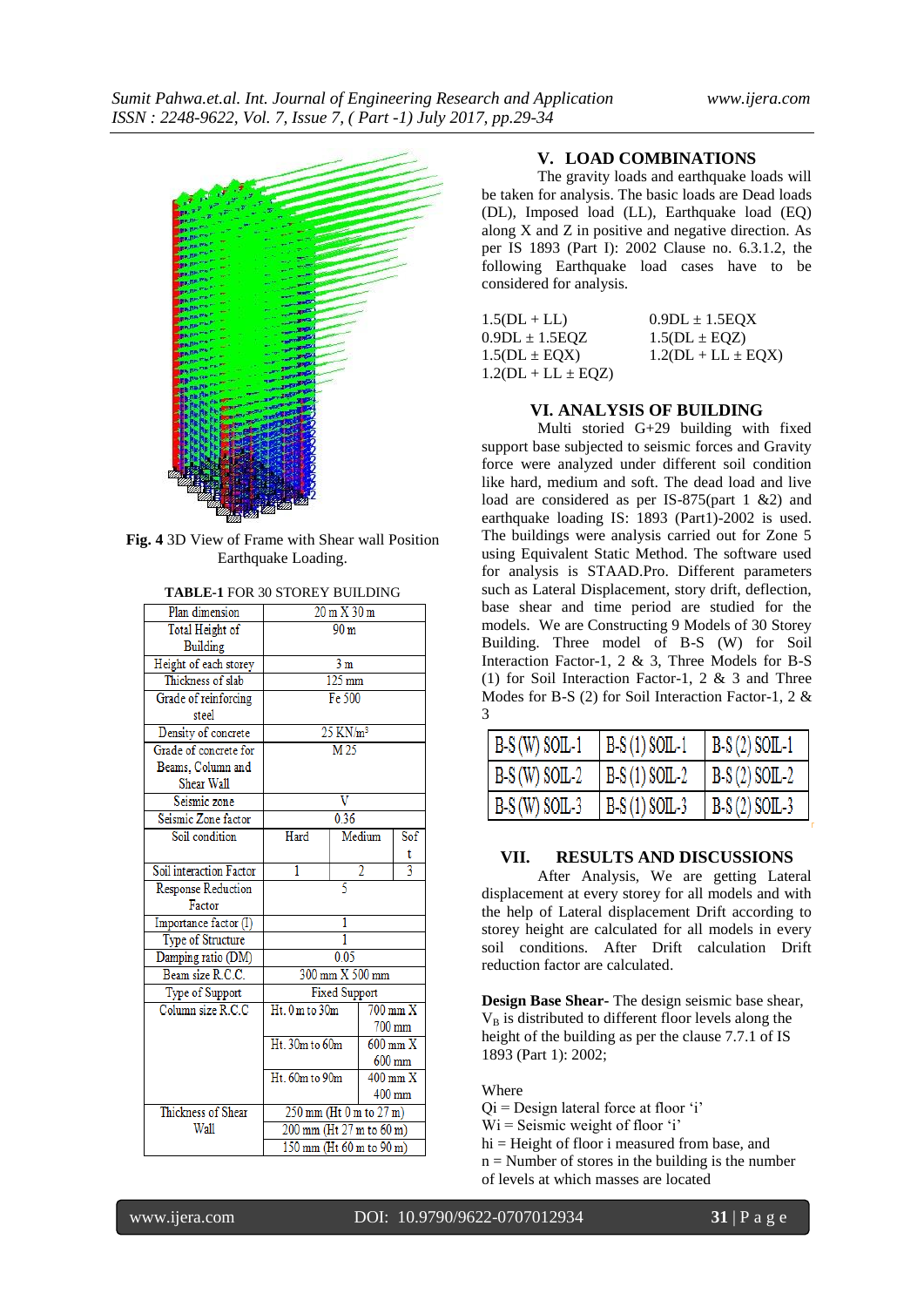$$
Q_i = V_B \frac{W_i h_i^2}{\sum_{j=1}^n W_j h_j^2}
$$

**Drift-** Calculate the deflection in the Column at every storey, based on more than just flexure. Drift is the deflection of the Colum/wall at story (i) minus the deflection of the wall at story (i-1), divided by the height of the wall at story i.

## **(Δi - Δi-1)/hi**

This is commonly expressed as a fraction of the span (h), such as  $1/400*$ span, or as the drift angle, arctan  $((\Delta i - \Delta i-1)/hi)$ arctan  $((\Delta i - \Delta i - 1)/h_i)$ As the name implies, shear deformation is significant for shear walls and needs to be considered.

**Drift Reduction Factor (RC)-** DRF is the Drift in the RC- Bare frame without shear wall [B-S (W)] minus Drift in the RC- Frame with Shear Wall [B-S (1) or B-S (2)], Divided by the Drift in the RC- Bare frame without shear wall [B-S (W)]. We are denoting DRF by RC-1 and RC-2.

Drift Reduction Factor (RC-1) due to Frame with shear wall having Homogenous Thickness throughout full height of Building [B-S (1)]

 $RC-1 = Drift [B-S (W)] – Drift [B-S (1)] / Drift in [B S(W)$ ]

Drift Reduction Factor (RC-2) due to Frame with shear wall having gradually changing thickness throughout the height of Building (RC-2)

 $RC-2 = Drift$  in  $[B-S (W)] - Drift$  in  $[B-S (2)] / Drift$ in [B-S (W)]

| TABLE-2 OF DRIFT AND DRIFT REDUCTION FACTOR AS PER STOREY HEIGHT |                                  |              |                      |                      |               |              |              |                     |              |               |              |              |                     |              |               |
|------------------------------------------------------------------|----------------------------------|--------------|----------------------|----------------------|---------------|--------------|--------------|---------------------|--------------|---------------|--------------|--------------|---------------------|--------------|---------------|
| ZONE-5                                                           |                                  |              |                      |                      |               |              |              |                     |              |               |              |              |                     |              |               |
| SOIL-1<br>SOIL-2                                                 |                                  |              |                      |                      |               |              |              | SOIL-3              |              |               |              |              |                     |              |               |
|                                                                  | $B-S(W)$<br>$B-S(1)$<br>$B-S(2)$ |              |                      | $B-S(W)$<br>$B-S(1)$ |               |              | $B-S(2)$     |                     | $B-S(W)$     | $B-S(1)$      |              | $B-S(2)$     |                     |              |               |
| <b>STOREY</b><br>HT.                                             | <b>DRIFT</b>                     | <b>DRIFT</b> | (RC-<br><sup>1</sup> | <b>DRIFT</b>         | $(RC -$<br>2) | <b>DRIFT</b> | <b>DRIFT</b> | $(RC -$<br>$\bf{D}$ | <b>DRIFT</b> | $(RC -$<br>2) | <b>DRIFT</b> | <b>DRIFT</b> | $(RC -$<br>$\bf{I}$ | <b>DRIFT</b> | $(RC -$<br>2) |
| 90                                                               | 3.09                             | 5.97         | $-0.93$              | 5.74                 | $-0.86$       | 4.27         | 8.07         | $-0.89$             | 7.77         | $-0.82$       | 5.28         | 9.88         | $-0.87$             | 9.51         | $-0.11$       |
| 87                                                               | 4.37                             | 5.95         | $-0.36$              | 5.72                 | $-0.31$       | 5.94         | 8.06         | $-0.36$             | 7.76         | $-0.31$       | 7.29         | 9.88         | $-0.36$             | 9.51         | $-0.05$       |
| 84                                                               | 5.49                             | 6.00         | $-0.09$              | 5.779                | $-0.05$       | 7.47         | 8.14         | $-0.09$             | 7.85         | $-0.05$       | 9.17         | 9.97         | $-0.09$             | 9.64         | $-0.01$       |
| 81                                                               | 6.57                             | 6.07         | 0.08                 | 5.872                | 0.11          | 8.93         | 8.24         | 0.08                | 7.99         | 0.11          | 10.96        | 10.11        | 0.08                | 9.81         | 0.03          |
| 78                                                               | 7.57                             | 6.16         | 0.19                 | 5.99                 | 0.21          | 10.29        | 8.37         | 0.19                | 8.15         | 0.21          | 12.63        | 10.27        | 0.19                | 10.01        | 0.06          |
| $\overline{75}$                                                  | 8.50                             | 6.27         | 0.26                 | 6.118                | 0.28          | 11.55        | 8.51         | 0.26                | 8.32         | 0.28          | 14.17        | 10.44        | 0.26                | 10.21        | 0.09          |
| $\overline{72}$                                                  | 9.35                             | 6.37         | 0.32                 | 6.242                | 0.33          | 12.70        | 8.64         | 0.32                | 8.48         | 0.33          | 15.58        | 10.60        | 0.32                | 10.41        | 0.11          |
| 69                                                               | 10.12                            | 6.46         | 0.36                 | 6.358                | 0.37          | 13.74        | 8.77         | 0.36                | 8.63         | 0.37          | 16.86        | 10.75        | 0.36                | 10.59        | 0.14          |
| 66                                                               | 10.81                            | 6.53         | 0.40                 | 6.447                | 0.40          | 14.68        | 8.86         | 0.40                | 8.75         | 0.40          | 18.02        | 10.86        | 0.40                | 10.73        | 0.16          |
| 63                                                               | 11.43                            | 6.53         | 0.43                 | 6.429                | 0.44          | 15.49        | 8.86         | 0.43                | 8.72         | 0.44          | 18.98        | 10.86        | 0.43                | 10.70        | 0.18          |
| 60                                                               | 8.51                             | 6.57         | 0.23                 | 6.454                | 0.24          | 11.59        | 8.90         | 0.23                | 8.75         | 0.24          | 14.24        | 10.91        | 0.23                | 10.73        | 0.07          |
| 57                                                               | 8.82                             | 6.57         | 0.25                 | 6.453                | 0.27          | 11.99        | 8.90         | 0.26                | 8.74         | 0.27          | 14.71        | 10.90        | 0.26                | 10.72        | 0.08          |
| 54                                                               | 9.12                             | 6.55         | 0.28                 | 6.433                | 0.29          | 12.39        | 8.87         | 0.28                | 8.71         | 0.30          | 15.20        | 10.86        | 0.29                | 10.68        | 0.09          |
| 51                                                               | 9.38                             | 6.51         | 0.31                 | 6.384                | 0.32          | 12.74        | 8.80         | 0.31                | 8.64         | 0.32          | 15.64        | 10.78        | 0.31                | 10.59        | 0.10          |
| 48                                                               | 9.61                             | 6.42         | 0.33                 | 6.294                | 0.34          | 13.05        | 8.68         | 0.33                | 8.52         | 0.35          | 16.01        | 10.63        | 0.34                | 10.44        | 0.11          |
| 45                                                               | 9.80                             | 6.29         | 0.36                 | 6.152                | 0.37          | 13.30        | 8.50         | 0.36                | 8.32         | 0.37          | 16.32        | 10.41        | 0.36                | 10.19        | 0.11          |
| 42                                                               | 9.95                             | 6.21         | 0.38                 | 6.071                | 0.39          | 13.51        | 8.40         | 0.38                | 8.22         | 0.39          | 16.57        | 10.29        | 0.38                | 10.07        | 0.12          |
| 39                                                               | 10.06                            | 6.01         | 0.40                 | 5.871                | 0.42          | 13.66        | 8.14         | 0.40                | 7.96         | 0.42          | 16.75        | 9.98         | 0.40                | 9.76         | 0.12          |
| 36                                                               | 10.15                            | 5.80         | 0.43                 | 5.648                | 0.44          | 13.76        | 7.85         | 0.43                | 7.66         | 0.44          | 16.88        | 9.63         | 0.43                | 9.38         | 0.13          |
| 33                                                               | 10.18                            | 5.54         | 0.46                 | 5.379                | 0.47          | 13.81        | 7.50         | 0.46                | 7.29         | 0.47          | 16.93        | 9.19         | 0.46                | 8.93         | 0.13          |
| 30                                                               | 9.63                             | 5.25         | 0.45                 | 5.077                | 0.47          | 13.08        | 7.11         | 0.46                | 6.88         | 0.47          | 16.05        | 8.72         | 0.46                | 8.43         | 0.12          |
| 27                                                               | 9.62                             | 4.97         | 0.48                 | 4.754                | 0.51          | 13.06        | 6.72         | 0.49                | 6.44         | 0.51          | 16.03        | 8.23         | 0.49                | 7.89         | 0.13          |
| 24                                                               | 9.60                             | 4.63         | 0.52                 | 4.442                | 0.54          | 13.03        | 6.27         | 0.52                | 6.01         | 0.54          | 15.99        | 7.67         | 0.52                | 7.36         | 0.13          |
| $\overline{21}$                                                  | 9.55                             | 4.24         | 0.56                 | 4.065                | 0.57          | 12.96        | 5.74         | 0.56                | 5.50         | 0.58          | 15.90        | 7.03         | 0.56                | 6.74         | 0.14          |
| 18                                                               | 9.46                             | 3.78         | 0.60                 | 3.623                | 0.62          | 12.83        | 5.13         | 0.60                | 4.92         | 0.62          | 15.74        | 6.29         | 0.60                | 6.03         | 0.14          |
| $\overline{15}$                                                  | 9.29                             | 3.27         | 0.65                 | 3.14                 | 0.66          | 12.60        | 4.44         | 0.65                | 4.27         | 0.66          | 15.45        | 5.45         | 0.65                | 5.24         | 0.14          |
| $\overline{12}$                                                  | 8.97                             | 2.71         | 0.70                 | 2.607                | 0.71          | 12.16        | 3.69         | 0.70                | 3.54         | 0.71          | 14.92        | 4.52         | 0.70                | 4.35         | 0.14          |
| 9                                                                | 8.31                             | 2.09         | 0.75                 | 2.008                | 0.76          | 11.26        | 2.84         | 0.75                | 2.73         | 0.76          | 13.80        | 3.48         | 0.75                | 3.35         | 0.13          |
| 6                                                                | 6.81                             | 1.39         | 0.80                 | 1.334                | 0.80          | 9.22         | 1.89         | 0.80                | 1.82         | 0.80          | 11.29        | 2.32         | 0.79                | 2.23         | 0.11          |
| $\overline{\mathbf{3}}$                                          | 3.52                             | 0.58         | 0.84                 | 0.543                | 0.85          | 4.63         | 0.70         | 0.85                | 0.68         | 0.85          | 5.59         | 0.87         | 0.84                | 0.85         | 0.06          |
|                                                                  |                                  |              |                      |                      |               |              |              |                     |              |               |              |              |                     |              |               |

www.ijera.com DOI: 10.9790/9622-0707012934 **32** | P a g e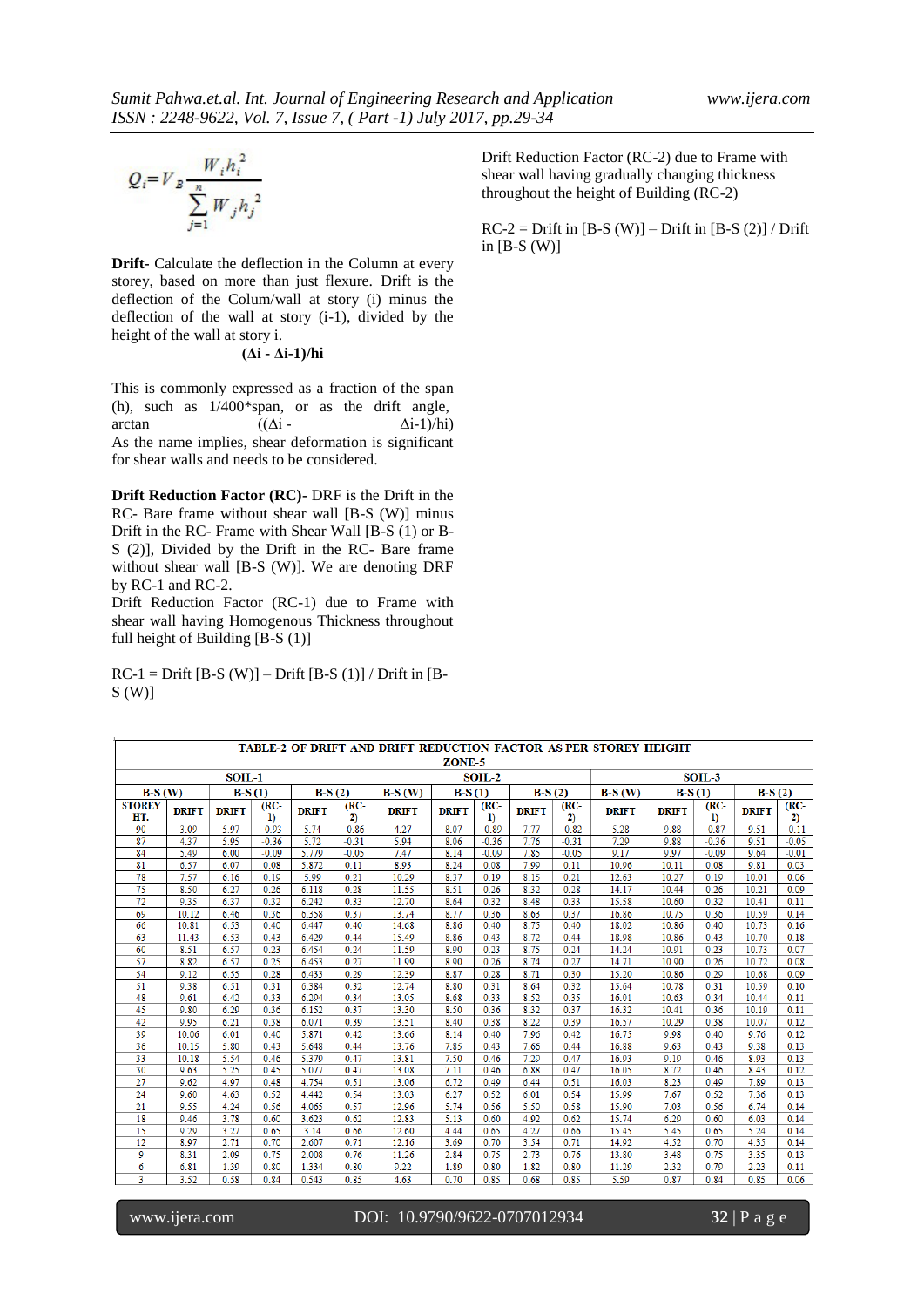

**Fig. 5** Graph in Between Storey Height V/S Drift Reduction Factor for Zone-5 in Different Soil Conditions



**Fig. 6** Graph in Between Storey Height V/S Drift